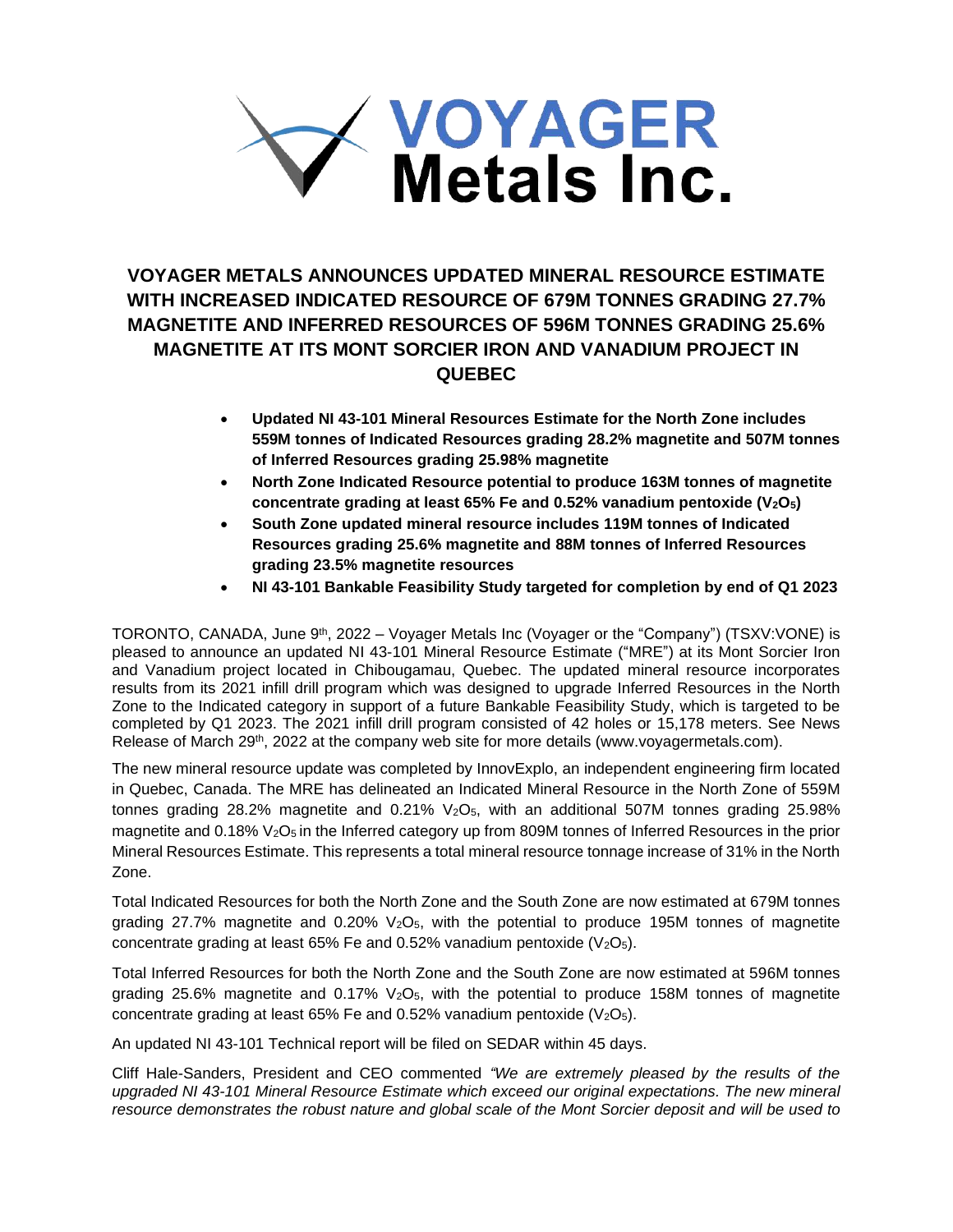*backstop the delivery of a Bankable Feasibility Study that the Company anticipates will demonstrate the exceptional economic potential we see at Mont Sorcier. Additionally, we look forward to working with our team of experienced iron ore consultants, who are immersed in the Quebec mining industry, to demonstrate that this project will be a high margin, low capital cost and long life Project to benefit all the communities in the region of Chibougamau, Quebec.".*

In the table below we have presented the updated MRE completed by InnvoExplo. See Table 1 for summary results.

|              | Category         | Tonnage     |        |             |       | Head grade   |       |              |        |          |                  |            | Conc.            |      |     |
|--------------|------------------|-------------|--------|-------------|-------|--------------|-------|--------------|--------|----------|------------------|------------|------------------|------|-----|
| Zone         |                  | <b>Rock</b> | Fe Rec | <b>Wrec</b> | Conc. | <b>Fe2O3</b> | Fe    | <b>Fe3O4</b> | Fe mag | $V_2O_5$ | TiO <sub>2</sub> | <b>MgO</b> | SiO <sub>2</sub> | %S   | Fe  |
|              |                  | (Mt)        | (%)    | (%)         | (Mt)  | (%)          | (%)   | (%)          | (%)    | (%)      | (%)              | (%)        | (%)              | (%)  | (%) |
| <u>North</u> | Indicated        | 559.4       | 72.0   | 29.2        | 163.3 | 37.69        | 26.36 | 28.19        | 20.17  |          | 1 1 0            | 19.8       | 25.1             | 1.12 | 65  |
|              | Inferred         | 507.2       | 71.9   | 26.9        | 136.4 | 34.79        | 24.33 | 25.98        | 18.65  | 18       | .30              | 19.8       | 28.0             | 0.50 | 65  |
| South        | Indicated        | 119.2       | 82.0   | 26.8        | 32.0  | 30.43        | 21.28 | 25.64        | 18.68  |          | 1.49             | 24.1       | 24.4             |      | 65  |
|              | Inferred         | 88.5        | 81.0   | 24.6        | 21.8  | 28.22        | 19.74 | 23.52        | 17.09  | 12       | 1.46             | 21<br>4    | 22.1             |      | 65  |
| <u>Total</u> | <b>Indicated</b> | 678.6       | 73.5   | 28.8        | 195.3 | 36.4         | 25.5  | 27.7         | 19.9   | 0.20     | 1.17             | 20.5       | 25.0             |      | 65  |
|              | <b>Inferred</b>  | 595.6       | 73.0   | 26.6        | 158.2 | 33.8         | 23.6  | 25.6         | 18.4   | 0.17     | 32<br>1.         | 20.0       | 27.1             |      | 65  |

**Table 1: Mineral Resources at Mont Sorcier effective June 6 th , 2022**

Notes to accompany the Mineral Resource Estimate:

- The independent and qualified persons for the mineral resource estimate, as defined by NI 43-101, are Marina Iund, P.Geo., Carl Pelletier, P.Geo., Simon Boudreau, P.Eng. all from InnovExplo Inc. and Mathieu Girard P.Eng from Soutex. The effective date is June 6<sup>th</sup>, 2022.
- These mineral resources are not mineral reserves, as they do not have demonstrated economic viability. The mineral resource estimate follows current CIM definitions and guidelines.
- The results are presented undiluted and are considered to have reasonable prospects for eventual economic extraction by having constraining volumes applied to any blocks using Whittle software and by the application of cut-off grades for potential open-pit extraction method
- The estimate encompasses two (2) deposits (North and South), subdivided into 8 individual zones (7 for North, 1 for South).
- No high-grade capping was applied.
- The estimate was completed using sub-block models in GEOVIA Surpac 2021.
- Grade interpolation was performed with the ID2 method on 4 m composites for the North deposit and on 10 m composites for the South deposit.
- The density of the mineralized zones was interpolated with the ID2 method. When no density analysis was available, the density value was estimated using linear regression with Fe2O3 analysis. For the unmineralized material, a density value of 2.8 g/cm3 (anorthosite and volcanics), 3.5 g/cm3 (Massive sulfide formation) and 2.00 g/cm3 (overburden) was assigned.
- The mineral resource estimate is classified as Indicated and Inferred. The Inferred category is defined with a minimum of two (2) drill holes for areas where the drill spacing is less than 400 m, and reasonable geological and grade continuity have been shown. The Indicated category is defined with a minimum of three (3) drill holes within the areas where the drill spacing is less than 200 m, and reasonable geological and grade continuity have been shown. Clipping boundaries were used for classification based on those criteria.
- The mineral resource estimate is locally pit-constrained for potential open-pit extraction method with a bedrock slope angle of 50° and an overburden slope angle of 30°. It is reported at a rounded cut-off grade of 2.30 % Weighted recovered Fe (Fe % x Process Recovery). The cut-off grade was calculated for the concentrate using the following parameters: royalty = 3%; mining cost = CA\$3.30; mining overburden cost = CA\$2.45; processing cost = CA\$3.62; G&A = CA\$0.75; selling costs = CA\$58.36; Fe price = CA\$190/t; USD:CAD exchange rate = 1.3; and mill recovery = 100% (concentrate). The cut-off grades should be re-evaluated considering future prevailing market conditions (metal prices, exchange rates, mining costs etc.).
- The number of metric tonnes was rounded to the nearest thousand, following the recommendations in NI 43-101 and any discrepancies in the totals are due to rounding effects.
- The authors are not aware of any known environmental, permitting, legal, title-related, taxation, socio-political, or marketing issues, or any other relevant issue not reported in the Technical Report, that could materially affect the Mineral Resource Estimate.

The grades of magnetite and other elements may appear lower than in previous MRE statements for Mont Sorcier as a lower cut-off grade was used as well as an upgraded geological model. Drilling in 2021 reached new depths on a strike length of 1.6 kilometers of a total strike length of 4 kilometers for the North Zone to support the 31% tonnage increase. The South Zone has less Inferred Resources than prior estimates despite not having been drilled since the last MRE. The new QP is of the opinion that some of the Inferred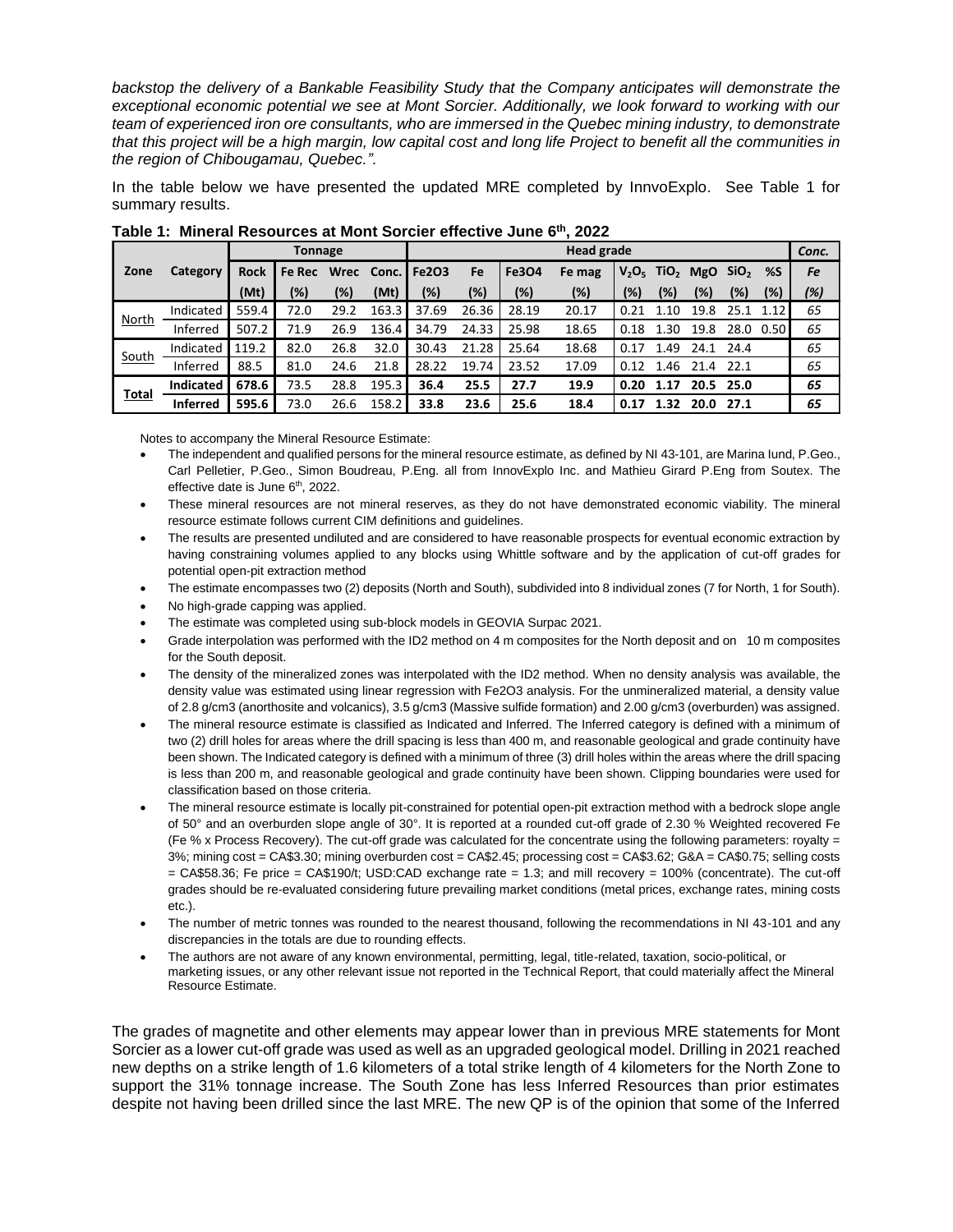Resource in the South Zone should be declassified. It should be noted that this material is supported by historical drilling from 1966 and could be upgraded in the future. As a result, the Inferred Resource in the South Zone has decreased from 144M to 88M tonnes.

Soutex metallurgists used 215 out of a total 478 Davis Tube test results for 2021 core samples (plus a further 1,856 DDT results from prior years), completed as of June 6, to build a weight recovery model to calculate the expected production of concentrates at a grade of at least 65% Fe. Based on the Davis Tube test results, Soutex considers it possible to produce a concentrate with grades of at least 65%. The only deleterious element foreseeable is a zone of higher concentration of Sulphur, which can be controlled both in the mine by selective mining and in its processing using flotation. This will be determined as part of the feasibility study testwork. The sulphides are located on the north contact of the North Zone in a specific, well confined area. There is no significant quantity of sulphides in the South Zone.

## **Feasibility Program Update**

In addition to updated MRE presented above, Voyager is also pleased to provide an update on activities related to the ongoing work to complete a NI 43-101 Compliant Bankable Feasibility study ("BFS") at the Mont Sorcier iron and vanadium project. The Company has now retained all key consultants related to the various works programs for the BFS, which is targeted for completion by the end of Q1 2023. Many of these work programs have commenced and are ongoing. See Table 2 for details of the primary consultants for the BFS.

InnvoExplo has been selected to act as the project integrator for the Mont Sorcier BFS along with responsibility for mineral resources and mineral reserve estimates. Additional input is being provided by various experts and consulting companies. A summary of the key contributors' qualifications are presented below.

|                   | Company            | Role /<br><b>Activities</b>                                                   | <b>Description</b>                                                                                                                                                                                                                                                                                                                                                                                                                                                                   |
|-------------------|--------------------|-------------------------------------------------------------------------------|--------------------------------------------------------------------------------------------------------------------------------------------------------------------------------------------------------------------------------------------------------------------------------------------------------------------------------------------------------------------------------------------------------------------------------------------------------------------------------------|
| <b>INNOVEXPLO</b> | InnovExIpo         | Project<br>Integrator,<br>mineral<br>resources, and<br>mineral<br>reserves    | InnovExplo offers a wide range of services from<br>exploration to mining geology to mineral resources<br>evaluations, engineering services for both open pit<br>and underground operations.<br>InnovExplo is recognized in the industry for<br>delivering NI 43-101-compliant expert reports<br>(Mineral<br>Resources Estimates,<br>preliminary<br>economic<br>mineral<br>assessments<br><b>or</b><br>reserve,<br>by pre-feasibility or<br>substantiated<br>feasibility<br>studies). |
|                   | LDV<br>Consultants | Site<br>Infrastructure,<br>Capital and<br><b>Operating Cost</b><br>Estimation | LDV Consultants main business is mechanical and<br>electrical engineering. LDV's focus for the Mont<br>Sorcier feasibility is capital and operating costs<br>estimation. LDV had already participated in a<br>detailed review of the CAPEX of the project in June<br>2021                                                                                                                                                                                                            |
| <b>SOUTEX</b>     | Soutex             | Process Design                                                                | Soutex is a consulting firm specializing in mineral<br>processing and metallurgical processes. Founded<br>in 2000, Soutex has offices in Canada (Quebec<br>City and Longueil) as well as in Germany (Munich).<br>Soutex has more than 35 metallurgists and process<br>engineers representing one of the largest groups of<br>specialists in this field in Canada. Soutex offers a<br>wide range of services, notably in process                                                      |

# **Table 2 Key Consultants**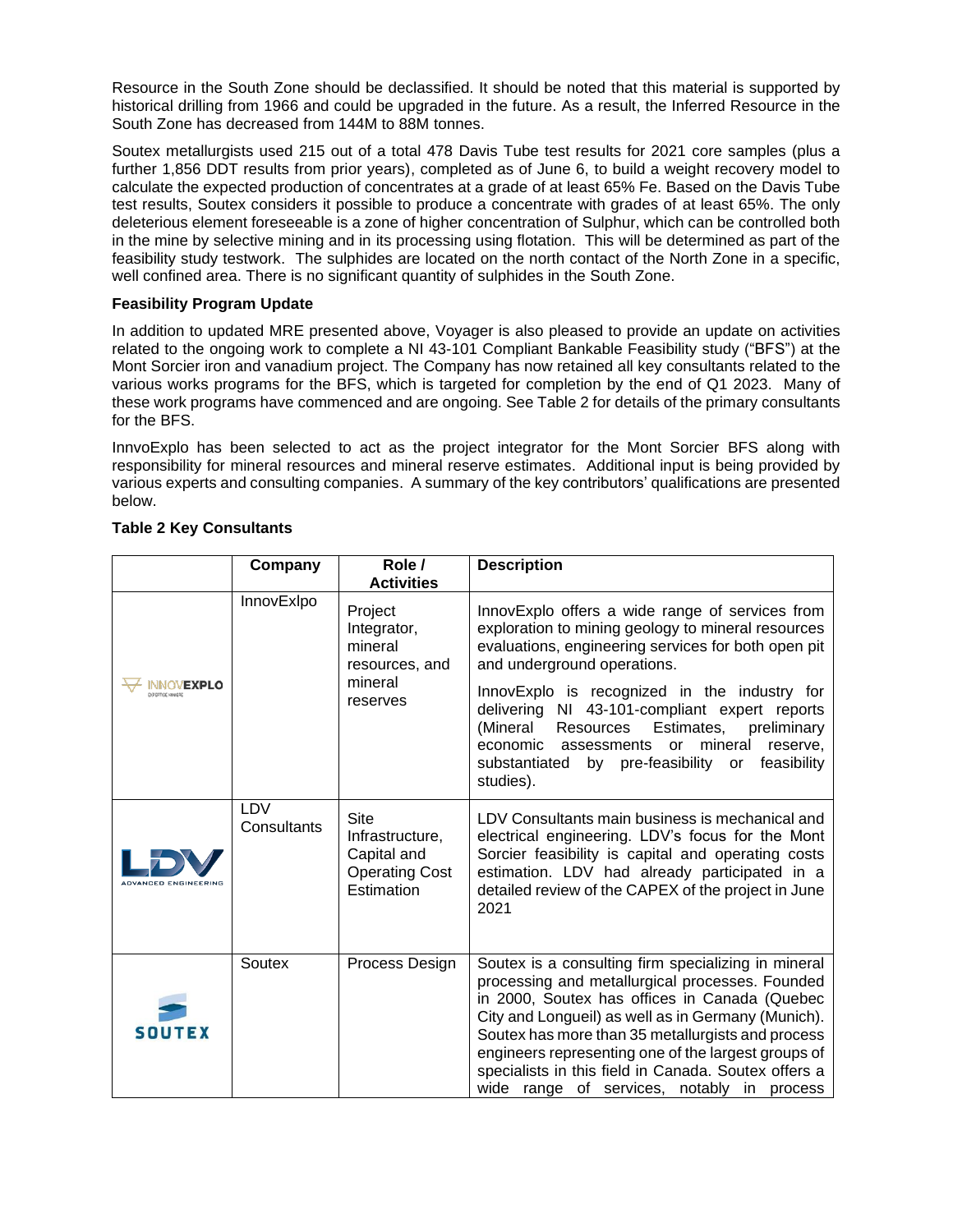|              |                     |                                                                     | engineering for all study levels (Conceptual, Pre-<br>Feasibility, Feasibility and Detailed Engineering).                                                                                                                                                                                                                                                                          |
|--------------|---------------------|---------------------------------------------------------------------|------------------------------------------------------------------------------------------------------------------------------------------------------------------------------------------------------------------------------------------------------------------------------------------------------------------------------------------------------------------------------------|
|              | Le Groupe<br>Desfor | Railway and<br>alignment                                            | Desfor has carried out many Civil Engineering<br>projects for forestry and mining companies and<br>offers a turnkey option for their clientele, including<br>road type assessment, layout planning, layout<br>optimization, construction and works surveillance.                                                                                                                   |
| $\mathbf{W}$ | <b>WSP</b>          | Environmental<br>Impact; Tailing<br>and Waste<br>Rock<br>management | WSP is one of the world's leading professional<br>services firms with 55,000 employees working in<br>more than 850 offices located on 6 continents,<br>WSP provides strategic advisory, engineering, and<br>design services to clients in the Transportation &<br>Infrastructure, Earth & Environment, Property &<br>Buildings, Power & Energy, Resources, and<br>Industry sectors |
|              |                     |                                                                     | WSP has solid expertise in analyzing the biological,<br>physical, human and social aspects and to carry<br>out comprehensive and robust ESIAs for mining<br>projects.                                                                                                                                                                                                              |

## **Qualified Persons Statements**

The technical information contained in this news release has been reviewed and approved by Pierre-Jean Lafleur, P.Eng. (OIQ), who is a Qualified Person with respect to the Company's Mont Sorcier Project as defined under National Instrument 43-101. The independent and qualified persons for the mineral resource estimate, as defined by NI 43-101, are Marina Iund, P.Geo. (OGQ), Carl Pelletier, P.Geo. (OGQ), Simon Boudreau, P.Eng. (OIQ) all from InnovExplo Inc. and Mathieu Girard P.Eng. (OIQ) from Soutex. InnovExplo is finalising a Technical Report to comply with NI 43-101 in support of the MRE as disclosed in this News Release.

#### **About Voyager Metals Inc.**

Voyager Metals Inc is a mineral exploration company headquartered in Toronto, Canada. The Company is focused on advancing its Mont Sorcier, Vanadium-rich, Magnetite Iron Ore Project, in Chibougamau, Quebec.

#### **ON BEHALF OF THE BOARD OF DIRECTORS OF VOYAGER METALS INC.**

Tel: +1-416-819-8558 Tel.: +1-905-630-0148

Cliff Hale-Sanders, Nicholas Campbell, CFA President and CEO Director, Corporate Development

[csanders@voyagermetals.com](mailto:csanders@voyagermetals.com) [ncampbell@voyagermetals.com](mailto:ncampbell@voyagermetals.com)

[info@voyagermetals.com](mailto:info@voyagermetals.com)

**[www.voyagermetals.com](http://www.voyagermetals.com/)**

#### **Cautionary Note Regarding Forward-Looking Statements:**

NEITHER TSX VENTURE EXCHANGE NOR ITS REGULATION SERVICES PROVIDER (AS THAT TERM IS DEFINED IN THE POLICIES OF THE TSX VENTURE EXCHANGE) ACCEPTS RESPONSIBILITY FOR THE ADEQUACY OR ACCURACY OF THIS RELEASE.